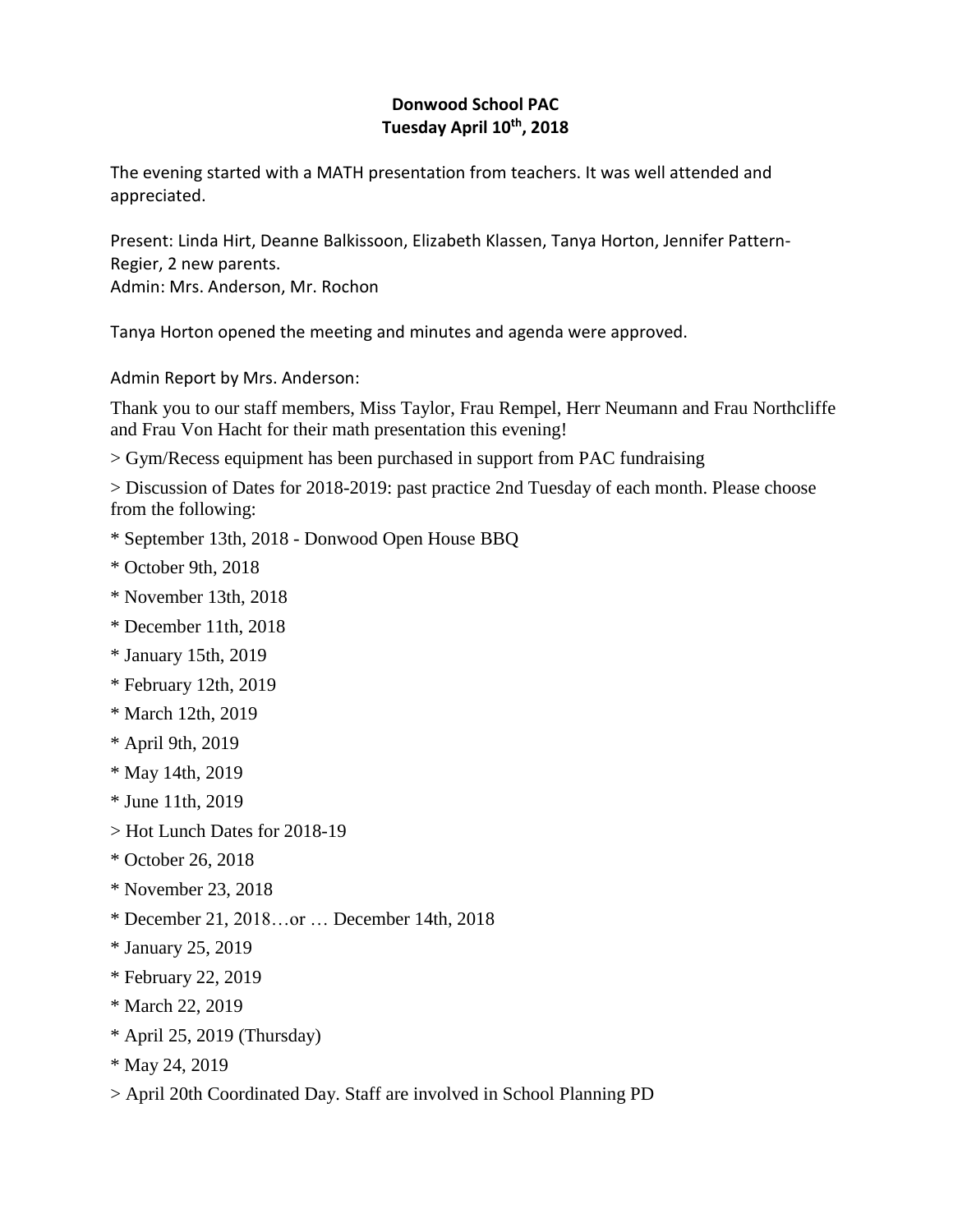> Spring Newsletter was sent home and available on our school website providing pertinent information with class configurations and upcoming dates as well as many celebrations within our school.

> Our Canadian flag was lowered to half-mast on Monday, as an act of respect and to honour the victims and families of the Humboldt Broncos hockey tea

*It was decided to have PAC meetings in Oct, Nov, January, March, April and May next year.*

### **Reports**

Treasurer: Linda Hirt Accounts as of April 10th, 2018

General Account: \$2916.62 Fundraising: \$300 Greening Maintenance: \$2500 CPR/First Aid for Staff: \$200 School/School Support Account: \$721.49 Total: \$8786.65

**Hot Lunch**: Deanne and Linda

- No money was raised in March because we reduced the cost to make up for the mistake of the cost of subs.
- Will send out notice for volunteers with the next hot lunch forms. A suggestion was made to count orders in the evening.

## **Fundraising**: Jennifer Pattern-Regier

Plant Fundraiser was a success so far.

### **Old Business**:

- The staff are very thankful for the money donated towards the outdoor recess equipment and the snack cart.
- A package needs to be ready for the Kindergarten parents for September 4<sup>th</sup>/2018. We will invite them to a reading info night in October. Tanya and Deanne will work on this.
- Reading and Language for early years event planned for PAC in October.
- Elizabeth found some links that that info about german cultural events in Winnipeg. The German Canadian Congress is one of them We hope to have these links for parents on our website.

### **New Business:**

- Nominations for PAC. Tanya, Jen and Deanne and happy to stay in same positions. Treasurer and hot lunch are vacant.
- Christine will have a list of fundraising ideas for the 2018/2019 years. We will have to purchase hats for patrols.
- We decided that we will put where the fundraising money was spent on the website for parents to see, ex recess equipment and snack cart money.